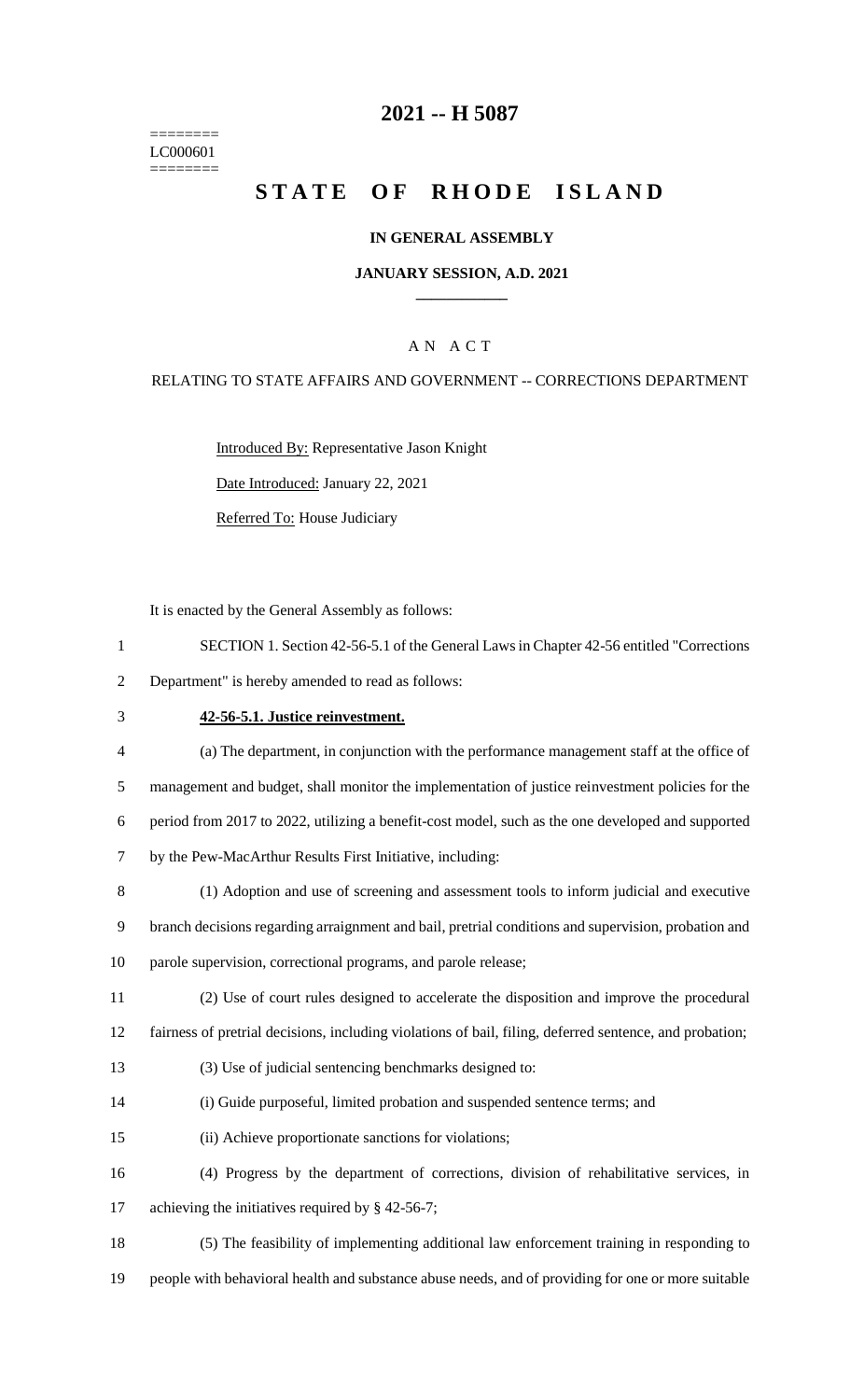- locations for such people to be referred for treatment; and
- (6) Barriers to reentry and the availability and effectiveness of programs designed to increase employability and employment of people in the criminal justice system. (b) The department shall attempt to report on data analyzing key decision points with information broken out by offense, risk, and appropriate demographic data whenever available. The report must provide, or report on efforts to provide, relevant measures including the following: (1) The number of people for whom a pre-arraignment report is conducted under § 12-13- 8 24.1, and the number who are affected by each subdivision of subsection (a) of this section; (2) The number of people who are eligible for pre-trial diversion opportunities and the number of people selected for diversion programs; (3) Length of probation terms and suspended sentences imposed; (4) Sanctions imposed by probation officers and by courts and the violations triggering the sanctions; (5) Pre-trial lengths of stay including length prior to probation violation hearings; (6) Volume and characteristics of people on probation caseloads, including limited and high intensity caseloads; (7) Restitution amounts imposed and percentage of collections by increment of time under correctional control; (8) Community-based cognitive behavioral treatment programs funded, including the amount of funding received by each program and the number of high-risk probation clients served; (9) Batterers intervention programs funded to increase or refine treatment, including the 22 amount of funding received by each program and the number of clients served; and 23 (10) Amounts of victim restitution assessed and collected-; and 24 (11) The executive branch or the department shall report its findings and recommendations in an annual report to the legislature, detailing the status and compliance of the department on or 26 before April 1, of each year. SECTION 2. This act shall take effect upon passage.

======== LC000601 ========